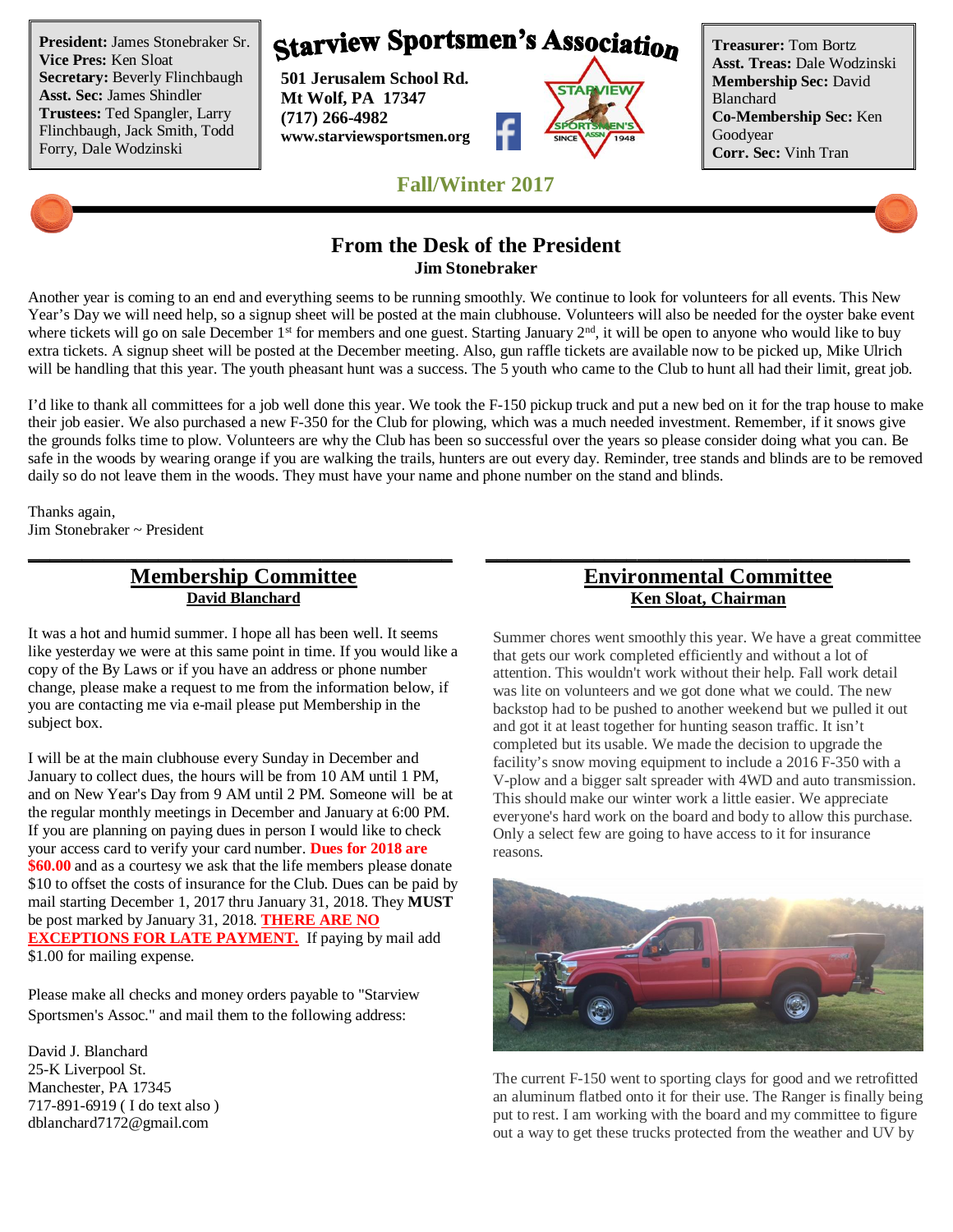getting them under cover. Some ideas are being looked at. We had a company come in and mow the Autumn Olive that was choking some of our fields and we also got the hedgerows knocked back a few feet. They did a great job and didn't charge us a mint to complete more than what was quoted. Thanks to all in this committee for their continued support and time.

#### **Sporting Clays Committee Larry & Beverly Flinchbaugh**

**\_\_\_\_\_\_\_\_\_\_\_\_\_\_\_\_\_\_\_\_\_\_\_\_\_\_\_\_\_\_\_\_\_\_\_\_\_\_\_**

Sporting clays is the Club's year round fundraiser. We are open on Sundays from 9 AM to 1 PM. Discounts are given to members and people who help on the sporting clays committee. It is important that members try to help wherever they can so the Club can be a success. We have a GREAT crew that work the desk and take care of the sporting clays course on Sundays. Please consider joining us. We welcome new committee members and will train you on what needs to be done. If you have any questions, please do not hesitate to give us a call at 717-873-7783 (Larry) or 717-873-1030 (Bev).

#### **Range Management Committee Jim Shindler, Chairman**

**\_\_\_\_\_\_\_\_\_\_\_\_\_\_\_\_\_\_\_\_\_\_\_\_\_\_\_\_\_\_\_\_\_\_\_\_\_\_\_**

In the committee's 2016 report it was stated:

**"The lead impact areas for the 100 yard targets continue to be of special concern due to their location in the far bank of the stream. At the recommendation of and design by Matt Hartman and Mike Heindel, construction of one permanent abutment with lead impact area on the near side of the stream is planned and, if successful, a second one will be recommended for the other 100 yard site."**

We are pleased to report that, due to the efforts of a number of hardworking volunteers, the first abutment has been completed and the second is under construction. These structures will add another weapon to the Club's continuing efforts to keep lead out of the water. A hearty THANK YOU to the following workers whose efforts have made this possible (and apologies for any omissions).

Mike Heindel, Matt Hartman, Joe Anthony, James Christy, Jared Hartman, Jim Schmitt, Mike Ulrich, Ken Sloat, Ken Goodyear, Bernard Anthony, Dave Blanchard, Bill Zuck, and a special thanks to Dorgan & Zuck for donations for the roof construction on #1.



#### **Range Committee Mike Wertz, Chairman**

**\_\_\_\_\_\_\_\_\_\_\_\_\_\_\_\_\_\_\_\_\_\_\_\_\_\_\_\_\_\_\_\_\_\_\_\_\_\_\_**

The regular rifle season is upon us so please keep in mind that there may be hunters walking around when you're using the ranges. **ALL** ranges are closed the first day of rifle season (Nov. 27<sup>th</sup>) as well as both Saturdays (Dec. 2<sup>rd</sup> and 9<sup>th</sup>).

If you use the pistol or rifle ranges, please be safe. Be considerate and pick up your brass when you are done. Here are a few general range rules when using those ranges and the four rules of gun safety. This is NOT a complete list of the range rules but a list of the major ones so keep that in mind.

Pistol Range Rules

- NO rifles allowed on the pistol range.
- There is no magazine capacity limit.
- NO full auto weapons allowed.
- NO shooting before 9 a.m. on Sundays.
- Only paper targets are allowed.
- NO handling of firearms when the range is clear and there is someone downrange.
- All shooters must be using the same line when firing commences. In other words, if someone is already shooting at the 7 yd. line, no one can be shooting at the 10, 15, or 25 yd. line. Discuss it amongst yourselves which line you'll be using.

Rifle Range Rules

- NO pistols allowed on the rifle range.
- Only ONE round in the rifle at a time.
- NO full auto weapons allowed.
- Only paper targets are allowed.
- Turn on siren when heading down range to targets.
- Hang targets such that your point of impact is BETWEEN the wooden uprights.
- NO handling of firearms when the range is clear and there is someone downrange.
- When heading down range, all rifles must have the action open and any safeties ON.
- Shooters using the 300-500 yd. range must turn the sign over by the steps and hang the chain up when heading to the benches.
- Shooters using the 300-500 yd. range do NOT need to stop shooting when people are hanging targets at the 25-200 yd. range.
- All shooters from the 25-500 yd. range MUST stop shooting when people are hanging targets at the 300-500 yd. range.

# THE 4 RULES OF GUN SAFETY

- 1. The gun is ALWAYS loaded.
- 2. NEVER point the gun at something you don't want to destroy.
- 3. Keep your finger OFF the trigger until your sights are on the target.
- 4. Know your TARGET and what is beyond it.

Photo Credit: Shooting Strategies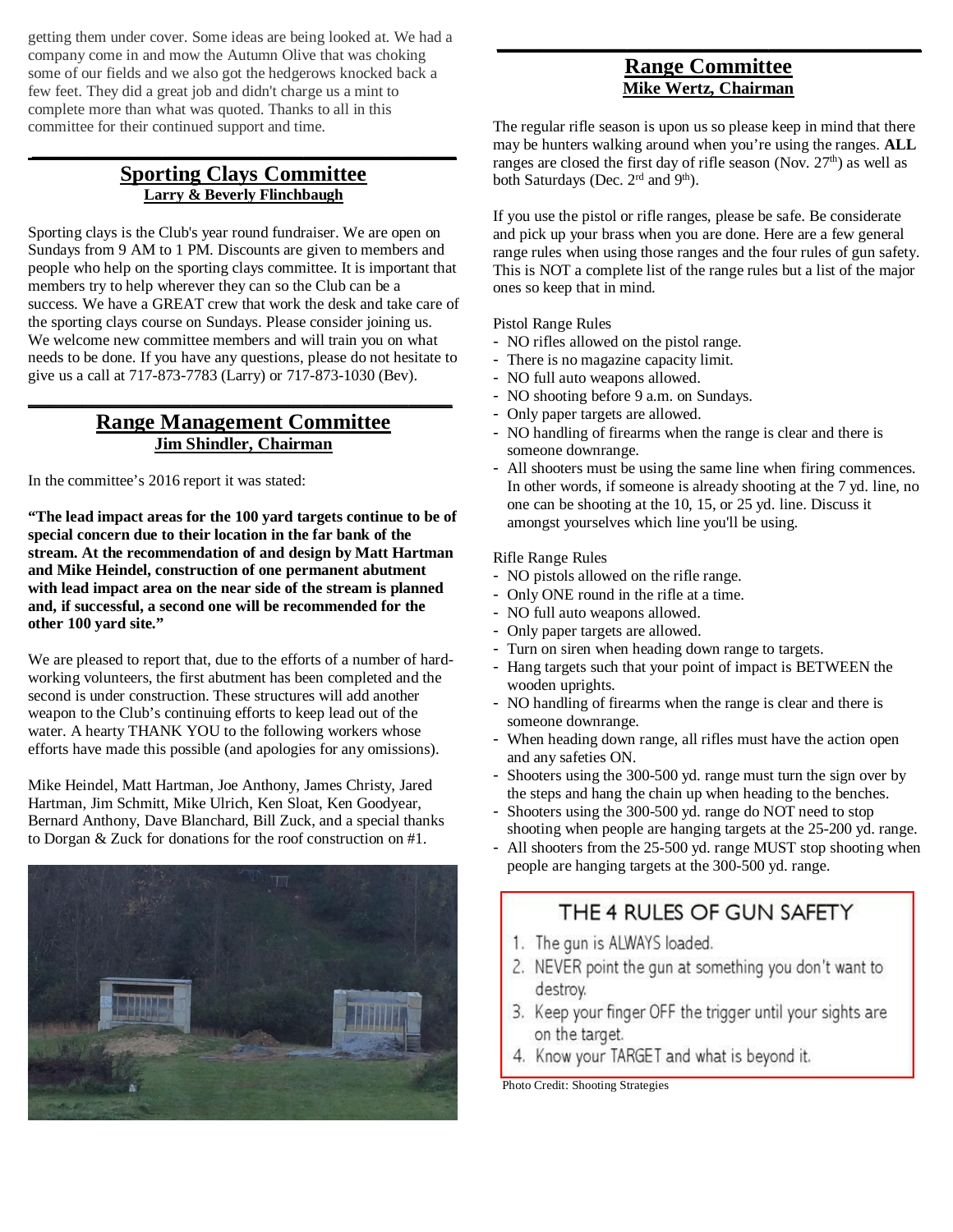#### **Fish and Game Committee Denny Ashton, Chairman**

**\_\_\_\_\_\_\_\_\_\_\_\_\_\_\_\_\_\_\_\_\_\_\_\_\_\_\_\_\_\_\_\_\_\_\_\_\_\_\_**

Currently things are calm and going well. The trout are showing excellent growth and losses are minimal. However, this was not the case for the entire summer. We had some significant issues with both the brook trout and the rainbows and we lost quite a few fish. A biologist from the Cooperative Unit came down to check the fish and he found both a parasite and bacteria. We treated the water with hydrogen peroxide and fed the rainbows an antibiotic with their food. After roughly two weeks of treatment, things calmed down nicely and our losses are again within an acceptable range. The trout have since been healthy and growing quite well with all three species averaging close to 9 inches. Hopefully things will continue to go well and we will have plenty of large trout to stock come opening day. Speaking of large trout, the 12 rainbows that we held over from last year are getting HUGE!!! While I have no way to currently measure them, they appear to be well over 20 inches and should provide a great deal of fun for the anglers lucky enough to hook onto one of them.

The committee will be creating our stocking schedule early next year and we will again publicize it in the clubhouse and on our website. As always, if you are interested in helping feed the trout and the other fun activities of this committee, please get in touch with me as soon as possible. Denny Ashton (717) 324-4148.

#### **Archery Committee Rodger Reever, Chairman**

**\_\_\_\_\_\_\_\_\_\_\_\_\_\_\_\_\_\_\_\_\_\_\_\_\_\_\_\_\_\_\_\_\_\_\_\_\_\_\_**

Hope everyone was successful with their archery hunting and that success was contributed to the hours spent practicing. Remember there is only one thing more important than an ethical taking of game animals and that is safety in the field. If any of that practice was done at the Club you would have noticed the continued improvements being made to the course. Three new backstops were installed in the meadow. Two are side-by-side targets (one at 20 yd. and one at 30 yd.) that gives you the opportunity to shoot with a friend without the risk of striking each other's arrows. A 40 yard backstop was also added. The area around the shooting tower was also cleared of high grass and weeds, a layer of ground cover installed and mulched to make a larger area to shoot from. There now is a picnic table in this area to place your gear and make adjustments or just take a break from all that practice. This table was donated to the archery course by one of our gracious members, Thanks Pete!!!

Now for the only rule that is not being followed on the course. There are broadhead arrows being shot into the 3D targets and backstops. THIS IS A NO NO !!!!!!!! These targets will not hold up to those type of points if used on a public course like ours. The insert replacements for these 3D targets and the rebuild of the backstop blocks comes at a substantial expense to the Club. There is ONE target on our course that can be used for arrows with broadhead points, that target is located across the stream, orange in color block. This target is shot from the area in front of the tower, and the bridge that crosses the stream is used to retrieve your arrows. Please respect the Club's property and BE SAFE OUT THERE.

**ATTENTION MEMBERS!!!!!** If you would like to receive the newsletter electronically please send me an email at

**\_\_\_\_\_\_\_\_\_\_\_\_\_\_\_\_\_\_\_\_\_\_\_\_\_\_\_\_\_\_\_\_\_\_\_\_\_\_\_**

starviewsportsmen@yahoo.com with your full name and membership ID number (first 5 digits located on your access card) stating you would like to receive the newsletter via email. In the future, if you change your mind and would like to receive the newsletter via snail mail, just send me another email and I will make the change. The Club would definitely appreciate your efforts in reducing our cost. Your email will only be used as a method of contact and/or distribution of Club materials.

**Please make sure that if you choose the email option, it may end up in your spam folder so please keep an eye out for it in the months of April and November. Any emails I send will include "Starview Sportsmen" in the subject box. Also, if you change email address, let me know so I can make the correction for future deliveries.**

Thank you, Vinh Tran starviewsportsmen@yahoo.com

### **\_\_\_\_\_\_\_\_\_\_\_\_\_\_\_\_\_\_\_\_\_\_\_\_\_\_\_\_\_\_\_\_\_\_\_\_\_\_\_ Scholarship**

Once again, the Club has authorized the awarding of up to five \$1000 scholarships to graduating high school seniors who have chosen to study a major that will enhance and promote the sports of hunting, fishing or trapping. To qualify, they must complete an application and successfully interview with the scholarship committee. Last year, all the applicants were extremely well qualified and the committee struggled to choose the five who were most deserving. If you know of a graduating senior who meets the criteria, encourage them to submit an application. Applications can be secured in the Guidance office of all area high schools as well as on our website.

# **\_\_\_\_\_\_\_\_\_\_\_\_\_\_\_\_\_\_\_\_\_\_\_\_\_\_\_\_\_\_\_\_\_\_\_\_\_\_\_ 2017 Schedule of Events**

|                                                           | Dec-05 | <b>December Meeting</b> | 7:30 PM - ????    |  |  |
|-----------------------------------------------------------|--------|-------------------------|-------------------|--|--|
|                                                           | Dec-16 | <b>Big Buck Contest</b> | 1:00 PM - 3:00 PM |  |  |
|                                                           | Dec-17 | <b>Big Buck Contest</b> | 1:00 PM - 3:00 PM |  |  |
| Indicates All Ranges CLOSED for scheduled activities<br>* |        |                         |                   |  |  |

**\*\* Indicates All Ranges CLOSED for activities until 1:00 p.m.**

!!! All ranges are **CLOSED** the first day of rifle season and both Saturdays!!!

Monthly meetings are the first Tuesday of every month at 7:30 PM

# **\_\_\_\_\_\_\_\_\_\_\_\_\_\_\_\_\_\_\_\_\_\_\_\_\_\_\_\_\_\_\_\_\_\_\_\_\_\_\_ 2018 Officers**

**President** James Stonebraker Sr. **Vice President** Ken Sloat **Treasurer** Tom Bortz **Asst. Treasurer** Dale Wodzinski **Recording Secretary** Mike Heindel **Asst. Recording Secretary** James Shindler **Corresponding Secretary** Vinh Tran **Membership Secretary** David Blanchard **Co-Membership Secretary** Ken Goodyear **Trustees** – Dale Wodzinski, Jack Smith, Todd Forry, Jim Stonebraker Jr., Ted Spangler Jr.